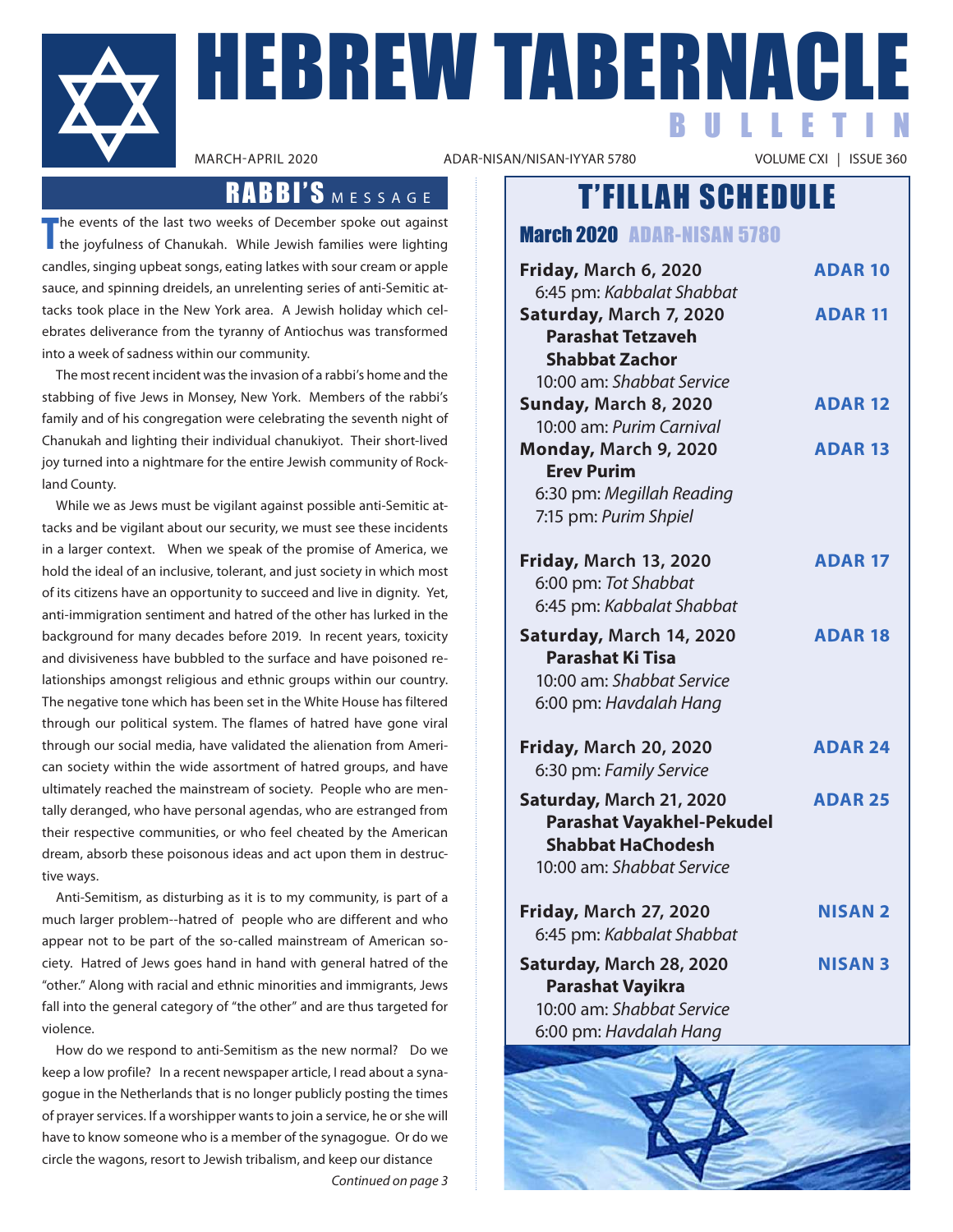

# HEBREW TABERNACLE **CONGREGATION**

*A Liberal Congregation & Progressive Community Center*

Jeffrey Gale . . Rabbi

| rebjeff2028@gmail.com                                              |  |  |
|--------------------------------------------------------------------|--|--|
|                                                                    |  |  |
|                                                                    |  |  |
|                                                                    |  |  |
|                                                                    |  |  |
|                                                                    |  |  |
| Joanhtpres@gmail.com                                               |  |  |
|                                                                    |  |  |
| dennykelk@gmail.com                                                |  |  |
|                                                                    |  |  |
| mkleinnyc@rcn .com                                                 |  |  |
|                                                                    |  |  |
| jentalansky@gmail.com                                              |  |  |
|                                                                    |  |  |
| sarasilver7@gmail.com                                              |  |  |
|                                                                    |  |  |
|                                                                    |  |  |
| desma.holcomb@gmail.com                                            |  |  |
|                                                                    |  |  |
| susan_gellert@yahoo.com                                            |  |  |
|                                                                    |  |  |
| dianaddouglas@hotmail.com                                          |  |  |
|                                                                    |  |  |
| Hilary Zatz Chair, Chesed Committee<br>htoffice@nyc.rr.com         |  |  |
| Hebrew School Committee  Sara Silver & Loren Christian             |  |  |
| Sarasilver7@gmail.com and lchristian@muzosa.com                    |  |  |
|                                                                    |  |  |
| Gold Wing Curators. Harriet Bailer, Diana Douglas & Regina Gradess |  |  |
| EHBailer@aol.com;dianaddouglas@hotmail.com                         |  |  |
| ReginaG99@gmail.com                                                |  |  |
|                                                                    |  |  |
|                                                                    |  |  |
| Sheldon Koy  Administrative Director/Educator                      |  |  |
| skhspr@gmail.com                                                   |  |  |
|                                                                    |  |  |
|                                                                    |  |  |
| htoffice@nyc.rr.com                                                |  |  |
|                                                                    |  |  |
| htoffice@nyc.rr.com                                                |  |  |

Web address: *www.hebrewtabernacle.org* Published bi-monthly by the

Hebrew Tabernacle of Washington Heights 551 Fort Washington Avenue New York, NY 10033-1908



**212-568-8304** 212-927-5428 *fax* htoffice@nyc.rr.com a member of the Union for Reform Judaism

# T'FILLAH SCHEDULE

| лчи                                  |                 |  |
|--------------------------------------|-----------------|--|
| <b>April 2020 NISAN-IYYAR 5780</b>   |                 |  |
| Friday, April 3, 2020                | <b>NISAN 9</b>  |  |
| 6:45 pm: Kabbalat Shabbat            |                 |  |
| Saturday, April 4, 2020              | <b>NISAN 10</b> |  |
| <b>Parashat Tzav Shabbat HaGadol</b> |                 |  |
| 10:00 am: Shabbat Service            |                 |  |
| Wednesday, April 8, 2020             | <b>NISAN 14</b> |  |
| 5:45 pm: Erev Pesach                 |                 |  |
| 6:30 pm: Congregational Seder        |                 |  |
| Thursday, April 9, 2020              | <b>NISAN 15</b> |  |
| 10:00 am: Pesach Day 1 Services      |                 |  |
| Friday, April 10, 2020               | <b>NISAN 16</b> |  |
| 10:00 am: Pesach Day 2 Services      |                 |  |
| Saturday, April 11, 2020             | <b>NISAN 17</b> |  |
| Pesach III (CH'M)                    |                 |  |
| 10:00 am: Shabbat Service            |                 |  |
| Wednesday, April 15, 2020            | <b>NISAN 21</b> |  |
| 10:00 am: Pesach 7                   |                 |  |
| Thursday, April 16, 2020             | <b>NISAN 22</b> |  |
| 10:00 am: Pesach 8                   |                 |  |
| <b>Friday, April 17, 2020</b>        | <b>NISAN 23</b> |  |
| 6:45 pm: Kabbalat Shabbat-           |                 |  |
| <b>Yom HaShoah Commemoration</b>     |                 |  |
| Saturday, April 18, 2020             | <b>NISAN 24</b> |  |
| <b>Parashat Shmini</b>               |                 |  |
| 10:00 am: Shabbat Service            |                 |  |
| 11:00 am: Sofie Kotzin Bat Mitzvah   |                 |  |
| Friday, April 24, 2020               | <b>NISAN 30</b> |  |
| <b>Rosh Chodesh Iyyar</b>            |                 |  |
| 6:00 pm: Tot Shabbat                 |                 |  |
| 6:45 pm: Kabbalat Shabbat-           |                 |  |
| Yom HaAtzma'ut Celebration           |                 |  |
| Saturday, April 25, 2020             | <b>IYYAR1</b>   |  |
| <b>Parashat Tazria-Metzora</b>       |                 |  |
| <b>Rosh Chodesh Iyyar</b>            |                 |  |
| 10:00 am: Shabbat Service            |                 |  |
| 6:00 pm: Havdalah Hang               |                 |  |
|                                      |                 |  |
| ANTE ST<br>lein 7. Gr                |                 |  |

SAVE THE DATE CONGREGATIONAL/ COMMUNITY SEDER Wednesday, April 8, 2020 *(First Seder)*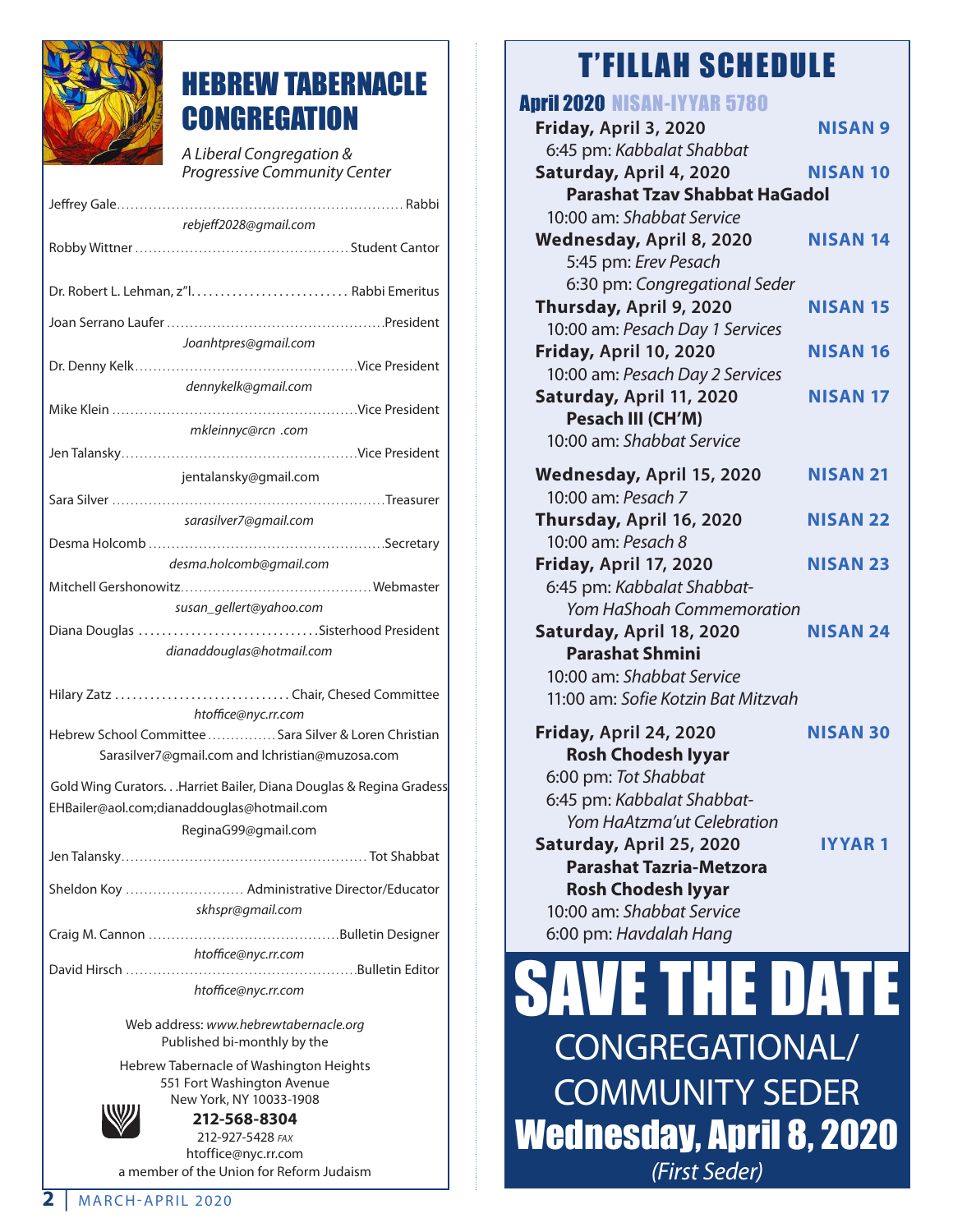### RABBI'S Message

### *Continued from page 1*

from the wider community? My answer to both questions is an emphatic "no"! We cannot succumb to the defeatist belief that the rest of the world is out to get us. We cannot allow bigots to determine our religious identity. We cannot be a faith forged by foes.

While there were honest disagreements about emphasis, all of us embraced nurturing a model neighborhood which honors multiculturalism and diversity. Our health as individual faith communities is connected with the overall health of our neighborhood. What takes place east of Broadway impacts upon those who live west of Broadway and vice versa. When Afro-Americans are shot in supermarkets because of the color of their skin, the whole community suffers. When undocumented immigrants become scapegoats for the ills of society and become unfairly targeted for deportation, the whole community suffers. When rabbis' homes are attacked while the congregation is celebrating the festival of lights, the whole community suffers.

Yes, we have to be smart about security. What took place in Monsey could just as easily take place in Washington Heights. However, addressing security only addresses part of the problem. We need to create a "protest movement" within our neighborhood, one that repudiates the toxicity that has settled within our country. We have to create a delicate balance between staying safe and creating a welcoming atmosphere.

It is my hope that we rethink how we look upon religious community. While each religious organization has its own approach to worshipping God and programming, we need to move away from tribalism. In Washington Heights, we are in this together. Going forward, different religious organizations, including those using this building, should socialize together more frequently, consider joint projects, and look for as many ways as possible to work together.

Let us not begin the next decade of the twenty-first century in a state of despair. While we are reeling from the string of anti-Semitic acts, we should not come to the conclusion that the non-Jewish world is out to get us. On the contrary, our multicultural community in Washington Heights is coming together. Just as the welfare of the four religious communities that use the Hebrew Tabernacle building is bound together by common concerns, so the destinies of all ethnic and religious groups are ultimately linked.

Instead of wringing our hands let us join hands with our neighbors and proclaim those beautiful words from Psalm 133, *Hinei mah tov umanayim shevet achim gam yachad:* Behold and how beautiful when brothers and sisters dwell together in harmony.

### **If you use Amazon, please shop at smile.amazon.com**

*(which is exactly the same as using amazon.com).*

**When you choose Hebrew Tabernacle of Washington Heights as your supporting charity .5% of every purchase goes directly to supporting our programs.**

*If you need help please call the office and we'll walk you through it.*

# Tabernacle Members Join with Our Diverse Neighbors At Town Hall to Address Rising Anti-Semitic Violence

**Hebrew Tabernacle leaders joined many HT members at the gather-<br>ing of 200+ neighbors for the Town Hall on January 2 on how to** address the rise in anti-Jewish violence in our NYC metropolitan area. This gathering hosted by Mt. Sinai Jewish Center, an Orthodox congregation on Bennett Avenue, was as racially diverse as our community. And it was almost half and half—Jewish and Christian.

Convened by Congressional Rep. Adriano Espaillat, an impressive array of government leaders committed to a comprehensive set of actions to tackle this complex threat. NYC Police Commissioner Dermot Shea assured that the NYPD is deploying extra officers to specific communities in hopes of deterring these crimes. NYS Attorney General Letitia James explained her new Hate Crimes Task force and her office's effort to strengthen social media oversight of hateful content. Espaillat addressed funding that is available to synagogues and schools for improving their own security and preparedness.

The Executive Director of the new NYC Office for the Prevention of Hate Crimes and the Assoc. Exec. Dir. of the Jewish Community Relations Council both lifted up community solidarity and preventive education. Since one-third of the people who commit violent hate crimes in Brooklyn's ultra-Orthodox community have a history of mental illness, mental health services need to be part of the solution. Since many of the anti-Semitic hate crimes are non-violent in nature, then restorative justice and reconciliation need to be part of the solution.



*HT President Joan Laufer, Rabbi Jeffrey Gale and active members Regina Gradess and Navaho Stoller at the Town Hall.*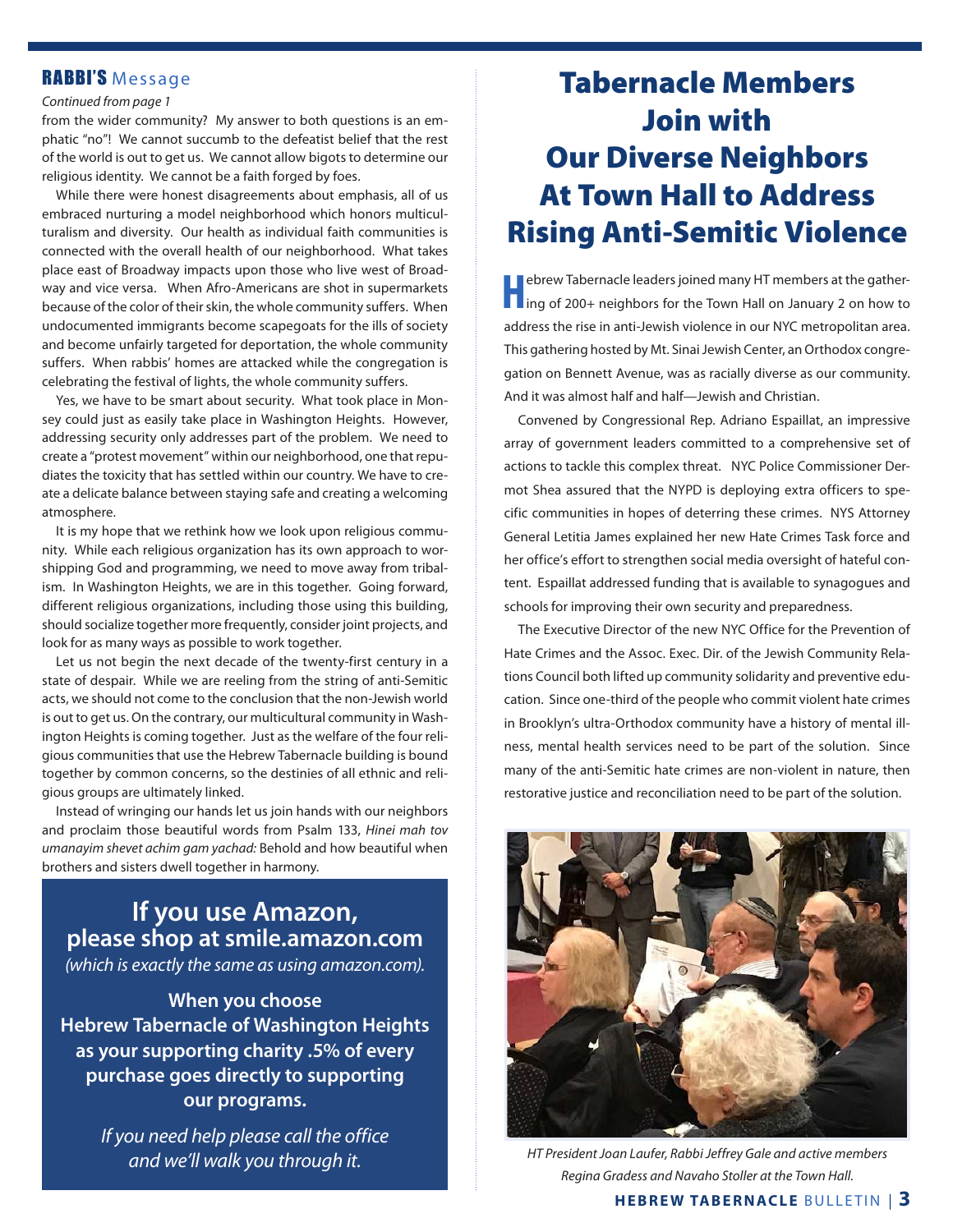# **THANK YOU**

### **WE GRATEFULLY ACKNOWLEDGE THESE RECENT CONTRIBUTIONS: 11/16/19 –2/14/20**

### **AIR CONDITIONING RENOVATION FUND**

*received a donation from…*

#### **CLERGY ASSIST FUND**

*received a donation from…*

#### **GENERAL FUND**

*received a donation from…*

 HT Book Club Meetings Donations from Book Club to A/C Renovation Relly & Gideon Chern **Donation covering Air Conditioner Renovation** Donation covering Air Conditioner Renovation Tara Collins Donation covering Air Conditioner Renovation Brian Schneider & Jennifer Talansky Donation covering Air Conditioner Renovation

 $A \geq 1$  and  $\sqrt{2}$ 

 HT Sisterhood Assists to cover clergy payroll costs – Oct/Nov 2019 HT Sisterhood Assists to cover clergy payroll costs – Dec 2019 HT Sisterhood Assists to cover clergy payroll costs – Jan 2020 John Authers & Sara Silver Assists to cover the Rabbinic intern payroll costs Debra & Thomas Canning **Assists to cover the Rabbinic intern payroll costs** Cover the Rabbinic intern payroll costs Mitchell Gershonowitz & Susan Gellert In honor of Rabbinic Intern Rebecca Hecht Mark & Rita Hamburgh **Assists to cover the Rabbinic intern payroll costs** Assists to cover the Rabbinic intern payroll costs Aaron Hawn & Kate Sussman Assists to cover the Rabbinic intern payroll costs Hilary & Robert Zatz **Assists to cover the Rabbinic intern payroll costs** Assists to cover the Rabbinic intern payroll costs

Georgette Gestely & Hermann Teifer **Permanently enter the name of Maria Sara Gestely into the Book of Life** Allen Bachenheimer **In memory of the Yahrzeits of Josef & Herta Bachenheimer In memory of the Yahrzeits of Josef & Herta Bachenheimer**  Bella Y. Bankoff In memory of the Yahrzeit of Ida Gordon Alexander & Irina Barg **In memory of the Yahrzeit of Iosif Barg** In memory of the Yahrzeit of Iosif Barg Bertha Bodenheimer **In memory of the Yahrzeit of Elsie Muller** In memory of the Yahrzeit of Elsie Muller Martha Boudreau **In memory of the Yahrzeits of Ancel & Gerald Land** In memory of the Yahrzeits of Ancel & Gerald Land Bernard & Riva Crystal In memory of the Yahrzeit of Sylvia Crystal Martin Friedman **In memory of the Yahrzeit of Dr. Greta Friedman**  John & Laurie Frolich In memory of the Yahrzeit of Lotte Frolich Lana Glaz In memory of the Yahrzeit of Grigorij Glaz Leonard & Myra Greenbaum In memory of the Yahrzeit of Walter Greenbaum John Habermann In memory of the Yahrzeit of Grete Habermann Clifford & Susan Hamburger In memory of the Yahrzeit of Jeanne Hamburger Mark & Rita Hamburgh In memory of the Yahrzeit of Rochel Greenberg Kleiner Mark & Rita Hamburgh **In memory of the Yahrzeit of Morris Klein**  Mark & Rita Hamburgh In memory of the Yahrzeit of Helen Berg Allan Heussinger **In memory of the Yahrzeit of Bertel Lowenstein**  Desma Holcomb In memory of the Yahrzeit of Cynthia Holcomb Hall Jean Koesterich In memory of the Yahrzeit of Herbert Lichtstern Michael Paul & Marcia Korotkin In memory of the Yahrzeit of Albert Sussman Susan Krause In memory of the Yahrzeit of Robert Krause Ester Land In memory of the Yahrzeits of Ancel and Gerald Land William Landsberg **In Market 2008** In memory of the Yahrzeit of Ernest Landsberg Eva Leopold & Marvin Reinheimer In memory of the Yahrzeit of Stephan Leopold Eva Leopold & Marvin Reinheimer In memory of the Yahrzeits of Stephan Leopold & Susan Leopold Norman Lindauer **In the United States In memory of the Yahrzeit of Margo Lindauer**  Marga Marx In memory of the Yahrzeits of Heinz & Paula Marx Roberta Mathes **In memory of the Yahrzeit of Fred Mathes** In memory of the Yahrzeit of Fred Mathes Michael Melzer In memory of the Yahrzeit of Trude Melzer Ellen Oppenheimer In memory of the Yahrzeit of Gerda Katzenstein Stanley Pearlman In memory of the Yahrzeits of Marta & Carl Herz Alon Salzman In memory of the Yahrzeit of Paula Salzman Joan & James Savitt In memory of the Yahrzeits of Martin, Elaine, & Frederic Neuburger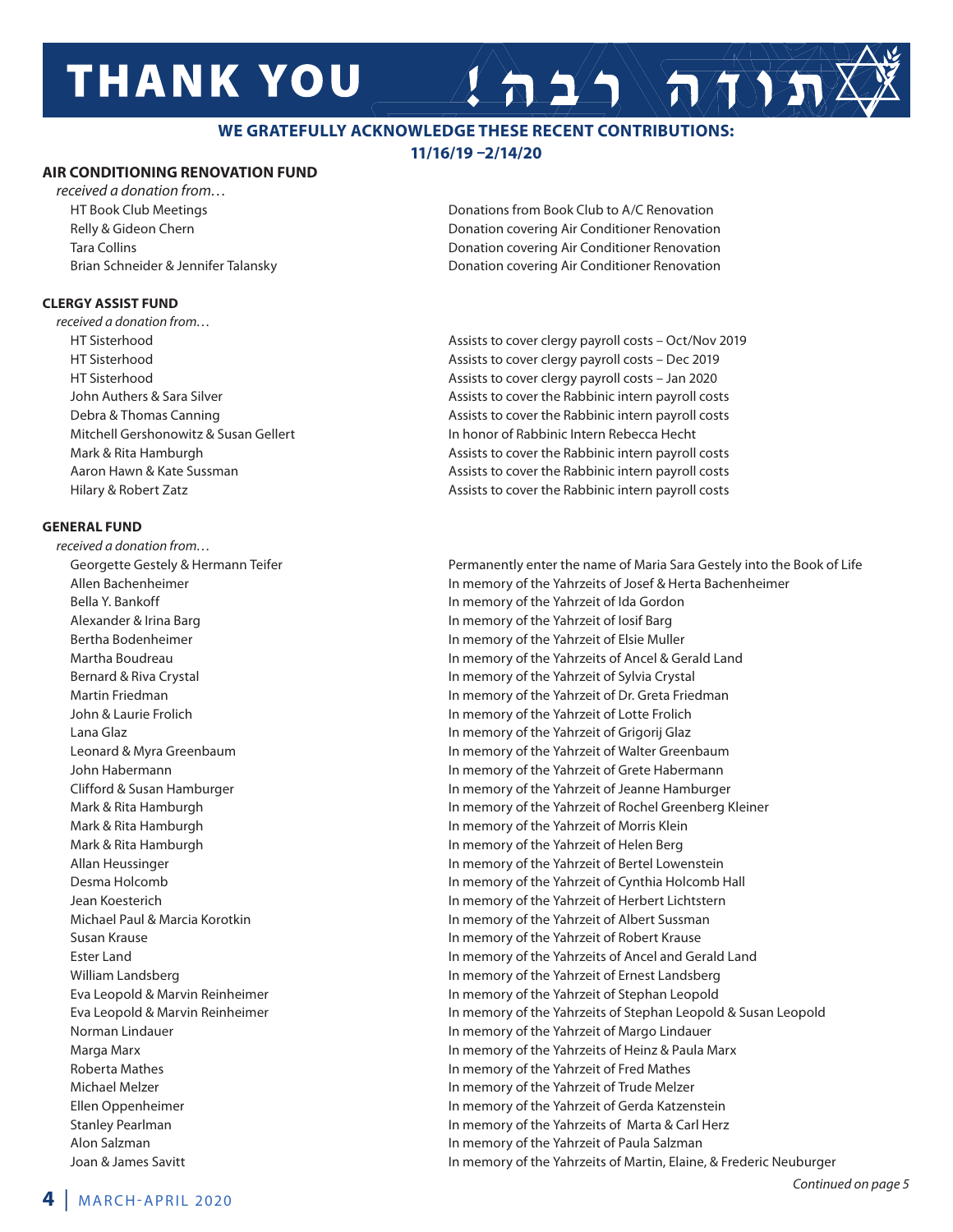# **THANK YOU**

### DONATIONS

*Continued from page 4*

### **GENERAL FUND – MISC.**

*received a donation from…* Maria Brown Donation from Maria Brown Serena Collins & Enzo Millstone General Fund Donation Hilde Cytryn General Fund Donation Jack Greene General Fund Donation Marga Kunreuther General Fund Donation Mark Levine & Ivelisse Suarez **General Fund Donation** General Fund Donation

### **INTERFAITH THANKSGIVING FUND**

*received a donation from…*

### **KIDDUSH FUND**

*received a donation from…* 

### **KOL NIDRE FUND**

*received a donation from…*  Beth Cotenoff Kol Nidre Donation

### **LEADERSHIP CIRCLE FUND**

*received a donation from…* 

### **PRAYER BOOK FUND**

*received a donation from…*

### **PRINCIPAL'S DISCRETIONARY FUND**

*received a donation from…* 

### **RABBI'S DISCRETIONARY FUND**

*received a donation from…*

 Ellinor Stein In memory of the Yahrzeit of Ernest Stein Frank Stern In memory of the Yahrzeit of Louise Stern Vera Strauss In memory of the Yahrzeit of Alice Katz Margaret Suran **In memory of the Yahrzeit of Frieda Suran** In memory of the Yahrzeit of Frieda Suran Gary Thalheimer **In the United States and Thallet** In memory of the Yahrzeit of Martin Thalheimer Gary Thalheimer **In memory of the Yahrzeit of Herta Frank** Gwynne Wohlgemuth **In memory of the Yahrzeits of Charles & Ruth Bargeski & Milton Marx** Gerald Zobel In memory of the Yahrzeit of Lucy Zobel Eliaser

 $\left( \left. \right. \right. \right)$   $\left( \left. \right. \right)$ 

Maitri Butcher **Interfaith Support - thank you for welcoming us as neighbors.**  Network For Good Received anonymous donations through Facebook Gary Thalheimer Donation towards Kristallnacht commemoration

Fort Tryon Jewish Center **Interfaith Thanksgiving Reception Fund**  Miriam Frank & Desma Holcomb Donation for the Interfaith Thanksgiving Reception Fund Gary Thalheimer **Interfaith Thanksgiving Reception Fund** 

Gary Thalheimer **Kiddush/Oneg Fund in Memory of Gretel Thalheimer** Kiddush/Oneg Fund in Memory of Gretel Thalheimer

 John Authers & Sara Silver Leadership Circle Donation towards Air Conditioner Fund Arthur Eisner Leadership Circle Donation towards Air Conditioner Fund

ANONYMOUS Anonymous Donation towards New Prayerbooks

Hilde Cytryn Donation to Principal's Discretionary Fund

 Andrew Hanna Donation to Rabbi's Discretionary Fund Harriet Bailer Donation to Rabbi's Discretionary Fund Thomas Klein In honor of Gary Thalheimer's Nov. 8 presentation

*Continued on page 6*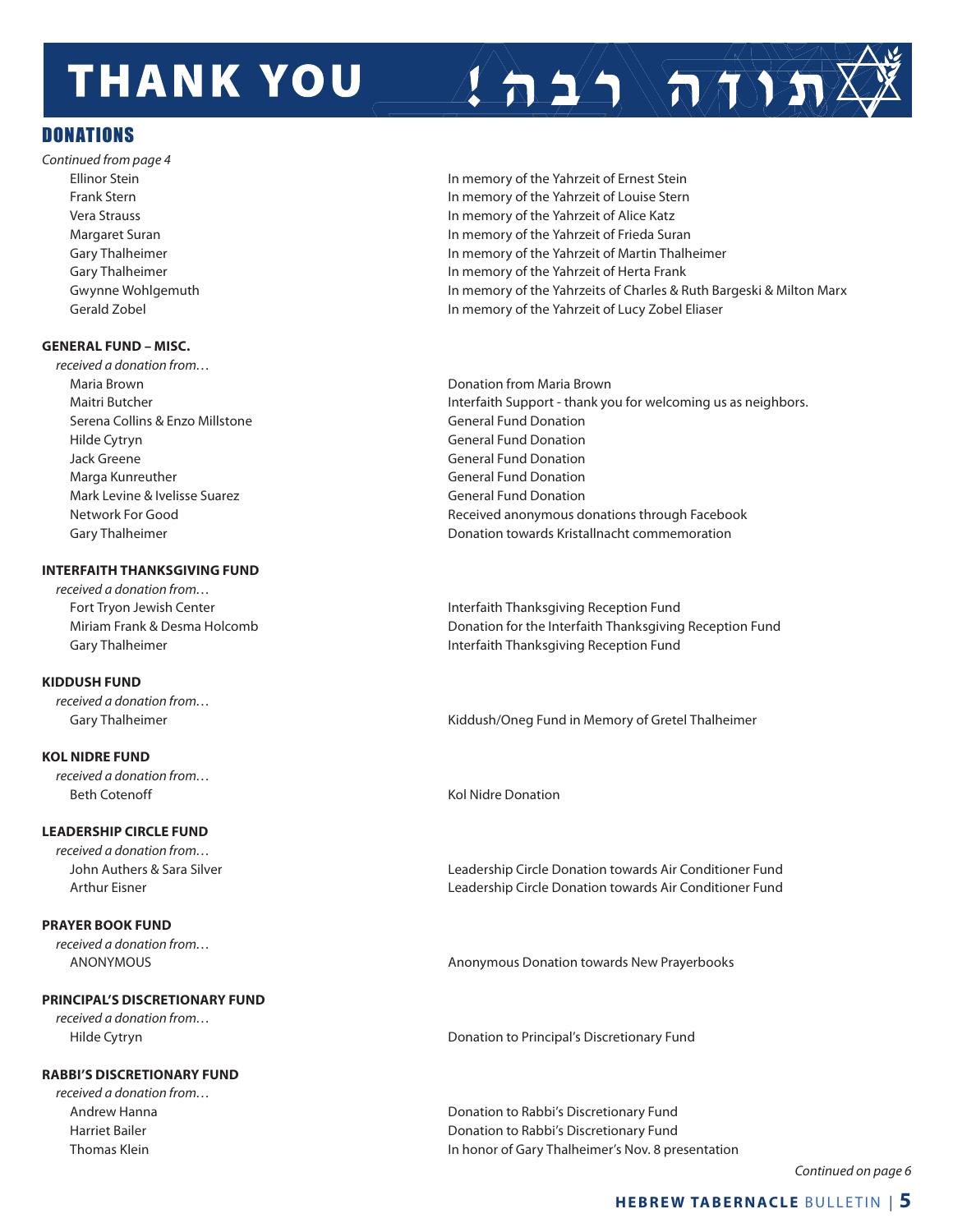# **THANK YOU**

### **DONATIONS**

*Continued from page 5*

### **SEDER FUND**

*received a donation from…* 

### **TOT SHABBAT FUND**

*received a donation from…*  Rebecca Breheney TOT Shabbat Program Kennon Miller TOT Shabbat Program

 Laura Altschuler Contribution to support the annual community seder Bella Y. Bankoff **Contribution is a support the annual community seder** Contribution to support the annual community seder Muriel Beer Contribution to support the annual community seder Christopher Berner & Patricia Hametz **Contribution to support the annual community seder** Contribution to support the annual community seder Larry Cytryn & Eileen Scigliano Contribution to support the annual community seder Diana Douglas & Lester Howard Contribution to support the annual community seder Miriam Frank & Desma Holcomb Contribution to support the annual community seder in appreciation of Gary Thalheimer

 $\sum_{i=1}^n \sum_{i=1}^n$ 

Mitchell Gershonowitz & Susan Gellert **Contribution to support the annual community seder** Contribution to support the annual community seder Edith Strauss-Goldsmith Contribution to support the annual community seder Mark & Rita Hamburgh Contribution to support the annual community seder Martin Hubert **Contribution** Contribution to support the annual community seder Michael Klein Contribution to support the annual community seder Joseph & Joan Serrano Laufer **Contribution to support the annual community seder** Contribution to support the annual community seder Ann Sprayregen Contribution to support the annual community seder Susan Weiner Contribution to support the annual community seder Hilary & Robert Zatz Contribution to support the annual community seder

### **VIRTUAL CHANUKAH CANDLE FUND**

*Thank you to those people who were instrumental in our first Virtual Chanukah Candle Fundraiser:* John Authers & Sara Silver, Harriet Bailer, Debra & Thomas Canning, Loren Christian, Miriam Frank, Marni Gale, Anatoly & Gisele Garelik. Desma Holcomb, Joan Serrano Laufer, Eric Moskowitz & Hannah Swartz, Emily Rubinstein & Igor Zilberman, Judith Rubinstein

### Sofie Kotzin

Sofie Kotzin is a student at Manhattan Country School, a progressive, indepen-<br>Sofie en-**J** dent school focused on social justice and activism. In her free time, Sofie enjoys creative writing, reading, drawing, and listening to music. In addition, Sofie is working on a year-long activism campaign at school pushing for criminal justice reform and better treatment for mental health issues. She is also volunteering to help with the annual Purim Carnival at Hebrew Tabernacle. Sofie is looking forward to returning in the summer to Camp Burgess and Hayward on Cape Cod where one of her favorite activities is kayaking on the beautiful lake. She has been an enthusiastic student at Hebrew Tabernacle Hebrew School since the first year of Kitah Aleph. Sofie is nervous about having her Bat Mitzvah, but she is also very excited to celebrate with her many cousins, aunts, uncles, and grandparents from as far away as California. All members of the Hebrew Tabernacle congregation are invited to an Oneg in the Gold Wing after the service.





**Sofie Kotzin** Bat Mitzvah | April 18, 2020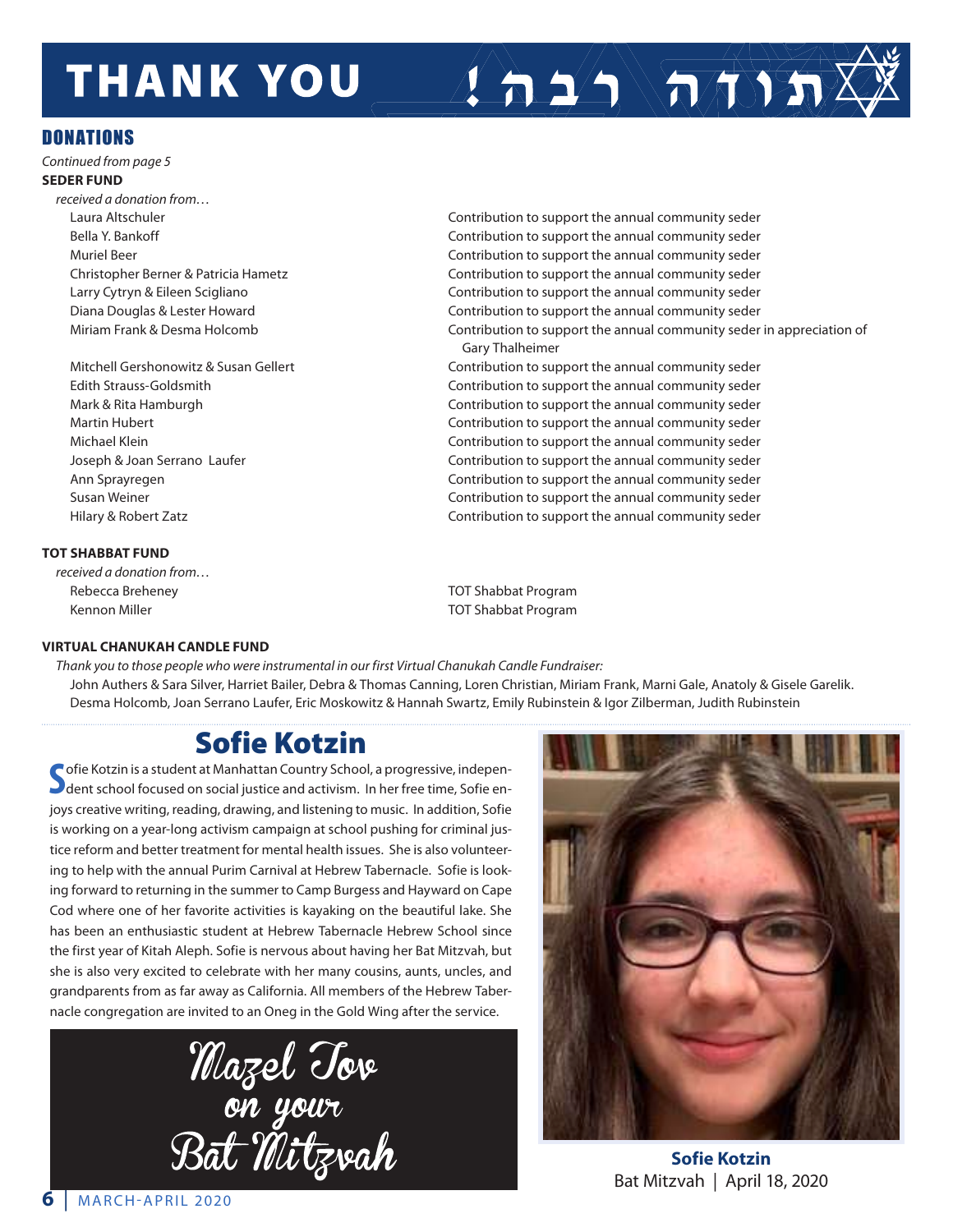### HT SOUP KITCHEN

**O**n Monday, January 27th, eight Hebrew High School students from our synagogue went on our annual trip to the HUC Soup Kitchen on West 4th street to help serve a meal to the guests.

Josie Authers, Helena Canning, Sara DaSilva, Julia Klein, Sara Levin, Maya Nimowitz, Ethan Park and Laszlo Stein were the students who gave up their afternoon and evening to participate in this program. The adult chaperones were Tom Canning, Elena Deutsch and Andrew Rubinson. Noteworthy about Andrew's participation is that his children are both in college but he continues to take a leadership role in this visit. Also helping out were two other wonderful folks, Cynthia Friedman, our Hebrew High School teacher and Decsiree Gonzalez, our Social Work Intern.

Our students were greeted and introduced to the Soup Kitchen program by HT's Rabbinic Intern Rebecca Hecht, who is one of the Coordinators of the Program.

All of the adults spoke very highly of our students' willingness to help out with whatever tasks were needed to serve the guests. Thanks to all of the students and adults who made this visit such a success!

Here's what some of the students had to say about participating: "The soup kitchen was really fun, and it felt good to help others." Josie Authers

"I had a very positive experience volunteering at the soup kitchen. I enjoyed taking part in serving the New York City community, I learned about those who are food insecure, and I'm grateful for getting this opportunity to meet and serve those in need. What really impressed me about the HUC-JIR soup kitchen was how well organized it was, and how there was mutual respect between the guests and the people working in the soup kitchen." Best, Sara DaSilva

"The soup kitchen is a really good experience because it felt good to help all these people who needed food. It made me so happy to see the joy on people's faces. At Hebrew Tabernacle we talk about doing good deeds and volunteering at the soup kitchen was a perfect deed." Julia Klein

"I think it was important for us to go and help out at the soup kitchen because there were 90+ people the day we helped out. Without us, service would be slow, and people would be upset that they waited the whole week to get more food but couldn't. It was also important because not everyone has the same privileges as the people who were helping out, and for them to get ahold of helping hands at a good soup kitchen is valuable." Ethan Park

## Rummage Sale Wrap Up

This year's Rummage Sale was a huge success. We brought in close to \$6,000 for our congregation's operating needs. Many thanks to all the hard working volunteers who helped out. We could not have done it without all of you:

Vivian Anapol, The Silver/Authers Family, Sofia Arnold, LeeAnn & Steven Berg, Loren Christian, Elena Deutsch, Diana Douglas & Lester Howard, Diane, Audrey & Caroline Dragan, Ellen Freilich, Susan Gellert, Decsiree Gonzalez, Hillel Himmel, Julia & Melanie Klein, Shelly Koy, Joel & Ellie Levin, Lilia Levin, Daniel & Sara Mazzilli, Juliet Neidish, Ethan Park, Christopher Polanco, Pam Samandan, Eileen Scigliano, Navi & Siena Stoller, Brian Schneider, Melissa Stein,

Delancey Trimble, Susan Weiner, Hilary Zatz.

We apologize if we have forgotten anyone's name.

The Rummage Sale committee is re-evaluating our annual sale to make necessary changes in order to continue this important fund raising project. If you have ideas or are interested in joining us for a planning meeting, please contact the HT office or the co-chairs.

Mike Klein and Rose Ellen Neidish, *Co-Chairs*



## Mitzvah Day at Hebrew Tabernacle January 26, 2020

**I**f doing a single Mitzvah plants a seed of generosity into the world, then a forest of kindness was planted this past Mitzvah Day at Hebrew Tabf doing a single Mitzvah plants a seed of generosity into the world, then ernacle, just in time for Tu B'Shevat. We made 150 bag lunches! Sara DaSilva took charge of making the special peanut-free lunches. These lunches were given to The Love Kitchen which has provided over 2 million meals to the needy in our community for the last 30 years. Janet Mcdowell and others knitted hats and scarves for the homeless. Janet even taught many of us how to knit!

Thank you Kate Sussman and Mort Orentlicher for organizing the Social Action Letter-writing table. Delancey Trimble helped kids make such beautiful cards for people in the hospital. A special thank you to Social Work Intern Decsiree Gonzalez who supervised the sandwich making and also worked with Shelly Koy to plan this meaningful event.

Hebrew Tabernacle Book Club To everyone who donated items and their time, חודה (toda) for being a part of this year's Mitzvah Day.

### Hebrew Tabernacle Book Club



*The Jew Store*, by Stella Suberman (1998) lections featured books about different periods.<br>' history. We read about Jews in Shanghai during WW II, and Jews who went from Auschwitz to the Soviet gulag. Our book club, over two years old, continues to thrive. Our most re-<br>Cent selections featured books about different periods in Jewish

We meet at HT on Wednesday evenings from 7 to 8:30 pm. Our discussions are led by our capable volunteers. We usually have about ten attendees, half of whom are from the community. We welcome everyone, as long as you have read the monthly selection! All of the books are listed on the website of Hebrew Tabernacle.

In addition, we collect a voluntary contribution each meeting, and have donated to the General, Air Conditioner and Passover Seder funds. Please come join us! We are a friendly, intellectual group and will be happy to welcome you!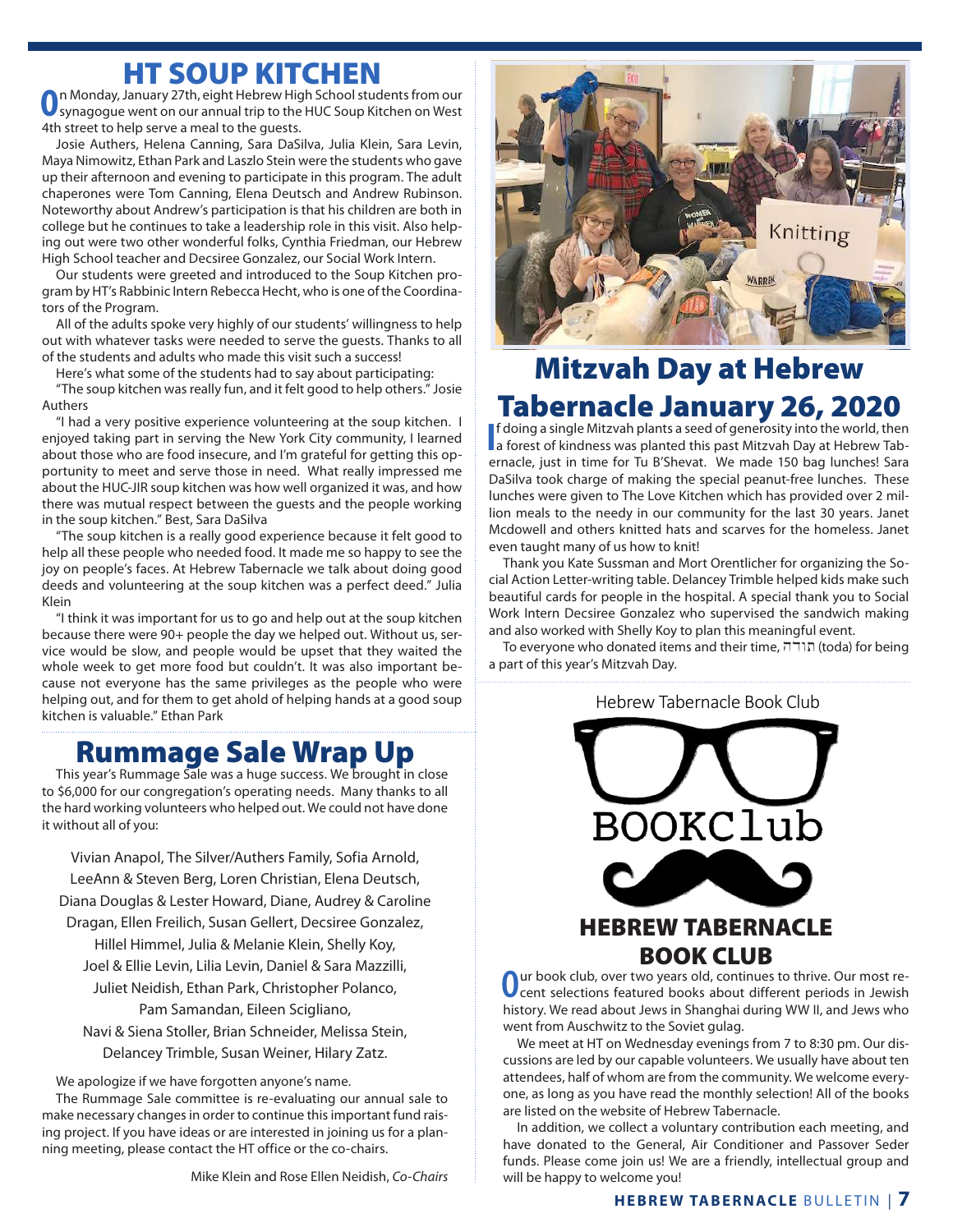### **IN MEMORIAM**

In grateful memory of the departed whose names are taken from the records of Hebrew Tabernacle and Beth Am and which appear on a separate weekly Yahrzeit list. It is our minhag to read Yahrzeit names at the Shabbat services following the date. **If you would like a name read, please call the office in the preceding week**.

#### **YAHRZEIT LIST March 1 – 7, 2020**

Ruth Berliner Curt J. Blanke Samuel J. Cohen Heyman Cohn Millie Davis Robert Ehrlich Jerda Englaender Jetta Eschelbacher Joseph Eschelbacher William Eston Ida Felsenthal Fanny Flatauer Geoffrey Forscher Alice Frankel Rose Golden Gertrude Goldman Delphie Greenbaum Alfred Haas David Harris Selma Heilbronn Carrie Hertzog Helen Hirsch Robert Jacob Ruth Jacobi Fred Julius Julius Yale Kaplan Theresa Kestenbaum David Klein Samuel Klinger David Lacob Arthur Levy Leopold Leysersohn Natan Bernt Londner Johanna Michel Emil Mortge Grete Mosbacher Moritz Moses Aron Gerson Muetz Irma Myers Dorothy Newman Sylvia Olefson Emily G. Pearson Arthur Plaut Evelyn Rosenstein Eric Salomon Simon Schachter Albert Schulein Bernhard Schwartz Rosy Simonstein Dr. Max Sorell Margaret Sorell

Louis Stadholz Ludwig Suran Renee Salzman Tabor Barbara Heldman Tauszig Paul Tislowitz Werner Weinberg Anna Weisman Samuel Wertheimer Michal Winter Bernice Zalkin

#### **March 8 – 14**

Curt S. Bertheim Lena Birn Edith Block Anna Bloom Nathan Brandis Felix Cahn Yettchen Cohn Grete Dilloff Gunther Ehrlich Moritz & Lydia Einstein Anneliese Eisenberger Nathan C. Engel Henry Eppstein Alois Eysler Anna Frank Joan Greenberg Freilich Arnold H. Fried Max Gottschalk Erwin Grossman Sophie Gruensfelder Fanny Heimann Simon Hirschfeld Gerhard Jordan Julius Katzenstein Kurt Levin William Levitman Peter Levy Rebecca Lewin Mollie Linden Jennie Loewenberg Bettina Silver Lorris Moritz Lowenthal Elizabeth McDowell Sigmund Muetz George F. Muller, Sr. William J. Neuberg Sara Neugarten Dave Newman Otto Porjesz Rebecca Rosenberg Ruth Rosenstam Irwin Ross

Leo Schachter Richard R. Scheidt Dora Scheirer Bertha Schwenk Eve Greenberg Segal Bernhard Singer Otto I. Stiefel Jack Weigel Simon Wieser Samuel Wohlstetter

#### **March 15 – 21**

David Arndt Max Bauman Ella Becher Harry Bimberg Herman Blatt Lottey Blattman Jacob Braun Hannah Cohn Harry Crystal Evelyn Deutsch Ignatz Dingfelder Fanny Ehrenberg Herman Frant William Freeman Jacob J. Gerber Jack Golub Bina Hanauer Max Hanauer Percy E. Hart Else Heidenheimer Alex Heyman Bruno Isaac Ludwig Jacobi Martin M. Kastan Minnie Klebanoff Trude Lauer Walter Lesser Alice Levy Martha Light Selma Loebenberg Betty Lowenthal Nathan Maier Paula Marshall Steven Neidish Siegfried Neugarten Pauline Oppenheimer Julius Regensburger Sophie Regensburger Walter Rinehouse Anna May Freeman Rose Esther Rosenberg Joseph Rosenberg Dr. Anna Rosenow Hilde Rubel Lia Scheidt Oskar Schwarz Joseph Schweitzer Jacob Seligman Artur Sittenmann

Marie Smith Agnes Steiner Morris Strassburger Elsie Strauss Ernest Strauss Dr. Arnold Taub Edith Wachsner Samuel Weingarten Manfred Westheimer Alice Winter Justin Winter Ernest A. Wolff Rivka Zemet

### **March 22 – 28**

Rebecca Berliner Walter Berney Debra Bernhardt Lili Bier Sophie Blankenstein Hedwig Bloch Lena Doniger Louis Fein Maurice Fleshler Ernst D. Frank Charlotte Haendel Albert Hamburger Salo Hamburger Lore Heilbronn Hermann Himmelweit Arthur Hirsch Simon Hirsch Dr. Martin Hirschowitz Margot Hochberger Edith Jacobi Curt Jellin Hippolyte Jonas Lotte Katz Chava Rivka Kohn Isidor Kulb Ruth Landsberg Hanna Langstadt Sigmund Levin Eric Loeb Gertrude Maier Joseph Melzer Moses Milshtein Jack Morris Arthur Muller Norman Myers Tessie Myers Bessie Nemlich Henry Nesselroth Rose Ober Renee Obermeier Otto Samuel Oppenheim Isabel Perlman Daniel Pinsky Helma Roos Rita Rosenthal Continued on page 9

**<sup>8</sup>** | MARCH-APRIL 2020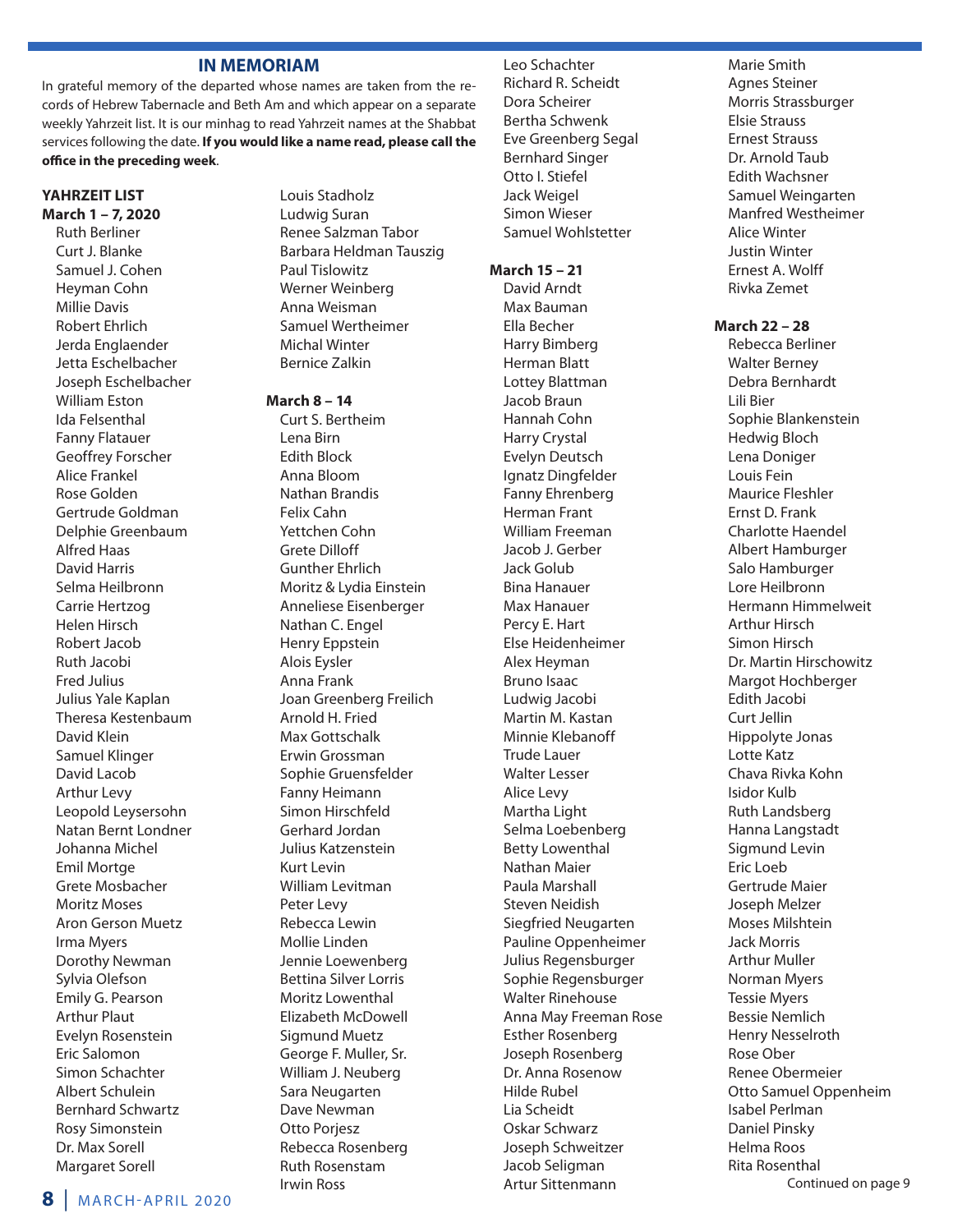### **YAHRZEIT LIST**

*Continued from page 8* Martha Rothenberg Robert Rothenberg Julius Sessler Clara Sittenmann Kurt Speier Siegfried Steinhardt Thilla Suessel Janis Townsend Henry Uhlfelder Fritz Ultmann Anna Vickers Jeanette Ward Siegfried Weil Emma Weinberger Else Westheimer Hansi Wickert Josef Wodowski Alma Wolff

### **March 29 – April 4**

Victor Adler Albert Alexander Blondine Alexander Dina Alexander Ilse Amson Maxine Baar Mildred Besser Frank Bloch Nelly Bloch Irene Cahn Emily Cappel Lillie Cohen Millie Coster Abraham L. Diamant Beatrix Dinitz Clara Dittmann Isidore Dolinger Ruth Wolf Ehrlich Martha Federmann Gretel Feibelman Bernhard Feist Herbert Feist Bianca Ganzman Armin Gold Jennie C. Gold Dora Seidner Greenbaum Charles H. Greenberg Sarah Grinstein Erwin E. Haimann Herman Heidelberger Moritz Hirschowitz Toni Kahn Walter Kaufman Pincus L. Klein Seligman Levi Rev. Meyer A. Levinson Lina Levite Bernard Lowenthal

Marcus Lowenthal Max Maas Erich Marx Henny May John H. Mayer Sally Neu Lynn Presley Simon S. Rosenstamm John H. Scharf Annie Schiff Aaron L. Schwartz Joseph P. Smith Josef Sonnenfeld Ada Speyer Dr. Frederick D. Stern Riyan Tejada Hans David Tobar Ruth S. Weiss Esther Zacks

#### **April 5 – 11**

Irene Adler Egon Bachrach Salo & Rosa Bandmann Sarah Chekinsky Donald Edwards Julia Ehrenreich Edith Eisemann Lore Emanuel Justin English Jeanne Florsheim Bernard Forscher Arnold Fraenkel Edith Friedman Ernst J Galewski Jack Gerber Eva Gorton Charles Graff Lee Sally Grossman Hedwig Gruenbaum Erna Heart Elizabeth Heymann JoAnn Hoffman Mina Jarajewski Isaak Jutkowski Samuel Konig George Lebow Jacob Lefkowitz Gershon Levin Richard Lewitus Fritz Loeb Erna Loewenstein Siegfried Loewenstein Ludwig Loewkowitz Bertha Magasiner Sophie Magasiner Leo Maier Emmy Marx Marion E. Mayer Renate Mccutcheon

Julius Morgenroth Lina Mosback Charles Neadel Enoch Nordlinger Magda Oberlander Barnet Perlman Ray Roman Mamie Rosenbluth Ronald Rubinstein Paul A. Salz Julius Simon Linda Diane Solomon David Stern Max Stern Fanny B. Strauss Lillie Stream Charlotte Tucker Olga Weihermann Simon Weinberger Ethel Weisbard Peter L. Wolff Max Zobel Javier Garcia Zurita

#### **April 12 – 18**

Harriet Appel Irene Baltuch Walter Bergmann Machla Braun-Speishandler Max Breitbarth Phil Deutsch Cantor Henry Ehrenberg Carol Feller Sophie Fleischmann Arthur Frank Bernard Frank Elsie Frank Martin Freund Mathilde Golden Alfred Grau Dr. Arthur Hahn Sigmund Herz Amelia Reisel Horowitz Herbert Kann Alfred Katz Morris Katz Bertha Kaufman Ruth Krautman Rebecka Lachmann Benjamin Laguna Emma Lambert Selma Landauer Jules Lebell Alfred Lehmann Daniel Levy Sol Light Stefanie Lowen Ruth Lowenthal Max Marx Julius May

Charles Mayer Jacques J. Mayer Walter Mosbacher Bessie Newman Abraham Ober Theo Rendl Henny Rinehouse Max & Clara Rohrheimer Mina Roos Mark Rosenfeld Richard Schulz Irving Schuster Eugenie Seligsberg Milton Semes Klara Simon Ben J. Sondheim Max Spector Oscar Spector Thekla Strauss Irma M. Tyson Emil Vorzimer Hans Weile Bernard Weissman Benjamin Willis Herman Wolf Fred Wolff Jacob Wolff Robert M. Zweig **April 19 – 25** Nathan Abrams Sonia Ahrens Sol Altschuler Harry N. Baruch Lillian Baumblatt Florentine Behrendt Herman Behrendt Emanuel Bellefond Leo Blankenstein Charlotte Blatt Shlomo & Nacha Brandis Henry K. Bronheim Gustav Buchdahl Grete Callman Bernard F. Duhan Irmgard Ehrlich Rosa Faber Victor Faber Eric Fourier Arthur Frank Friedrich Gemeiner Salomon & Fradel Gemeiner Steven Allen Greenbaum Frances Gutter Traude Hamburgh Emanuel Hamelburger Pauline & Moses Hanauer David Heimann Joseph Hirsch Anne Hoexter Continued on page 10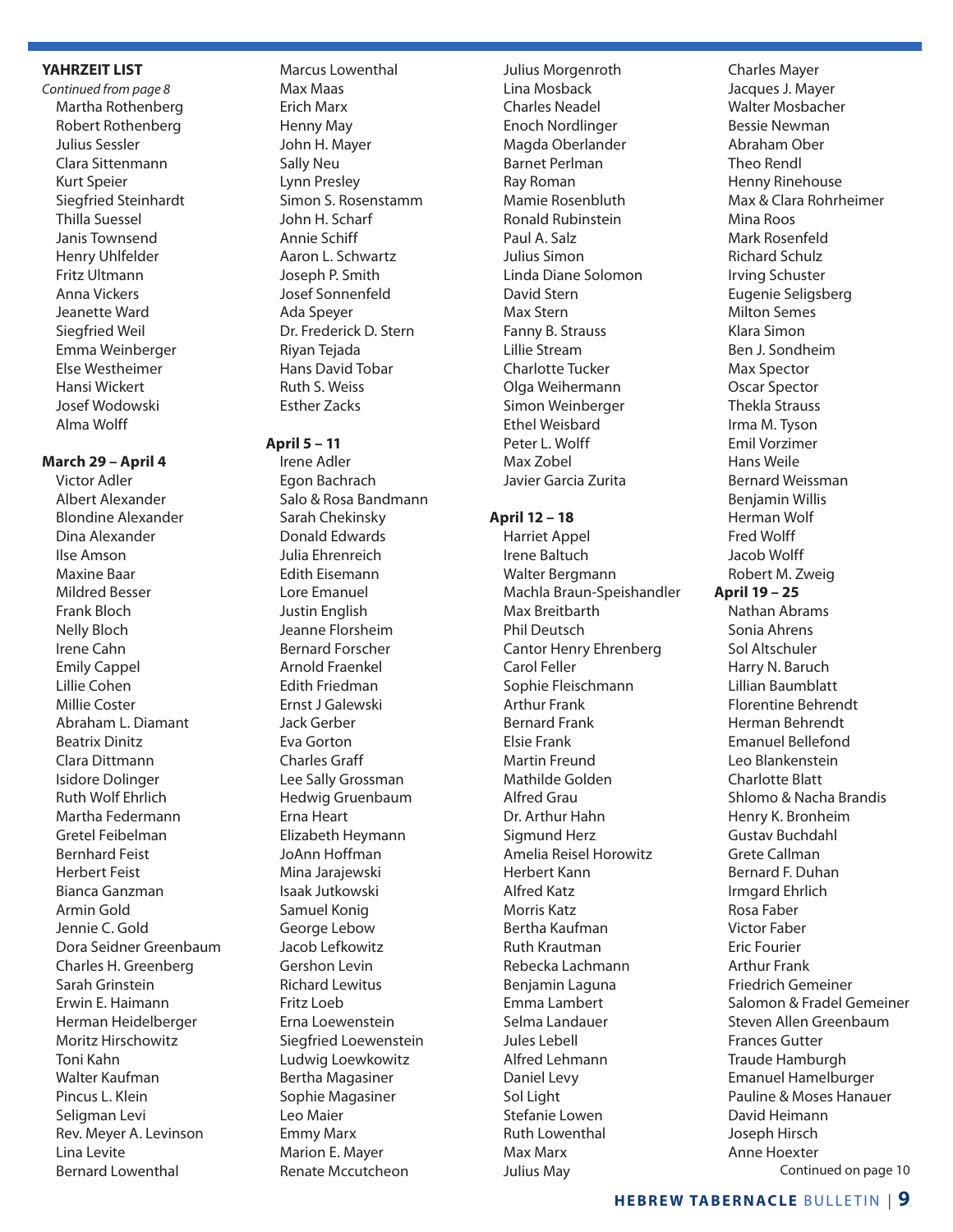### **YAHRZEIT LIST**

*Continued from page 9* Julius Holdheim Selma Israel Anna Kalfus Manya Kaplow Bess Kaufman Florence Keidan Arthur S. Klashman Carola Klein Annie Kohlhagen Anna Kramer Emilie & Heinz Langstadt Joseph Leindheim Martha Levi Ilse Lichtstern Gida Lomnitz Jacob Mandelbaum Rhoda P. Marquith Alice Marx Erna Marx Gary Mendel Louis Michael Lena Michel Dr. Henry Mintz

Dwora Muetz Dr. Jacob Joseph Nadel Anna Nadelman Zessi Nelkens Rosa Ochs Elsie Oestreicher Helene Oppenheim Paul Pollack Jonathan Ragovin Kurt Reis Ruth Rosenthal Bruno J. Salomon Jeanette Scheuer Flora Schloss Leo Secunda Esther Seide Lilli Seligsohn Irma & Julius Siegel Selma Siegel Manya Silverstein Otto Sonnenfeld Ruchel Spiewak Dr. Ernst Springer Helene Stern

# Worshipping, Learning, and Growing with Rabbinic Intern Rebecca Hecht

Being part of the Hebrew Tabernacle family gives us many opportunities to share in worship and explore our relationship to Judaism. This spring, we will have many chances to learn with Rabbinic Intern Rebecca Hecht, who has been teaching classes and at our services, in collaboration with Student Cantor Robby Wittner and her mentor, Rabbi Jeffrey Gale.

Please join us for these wonderful upcoming services and classes:

- **Mon. March 9:** Rebecca Hecht will read the Megillah at Purim Service (6:30 pm)
- **Thurs. March 26:** Hecht will lead Adult Study on Shabbat Liturgy, 7:30-8:30 pm
- **Fri. March 27:** Co-lead Tot Shabbat (6pm) and teach at Kabbalat Shabbat service (6:45 pm)
- **Shabbat March 28:** She will chant Torah (10am) and lead Rosh Chodesh discussion (12:00 pm)
- **Thurs. Apr. 2:** Hecht will lead Adult Study on Pesach, 7:30-8:30 pm
- **Wed. Apr. 8:** Hecht will lead the Passover Seder with Student Cantor Wittner (5:45 pm)
- **Fri. Apr. 17:** Hecht will preach on Yom HaShoah (6:45 pm)
- **Shabbat, Apr. 18:** Hecht will co-officiate at Bat Mitzvah of Sophie Kotzin (10:00 am)
- **Fri. Apr. 24:** Hecht will co-lead Tot Shabbat (6:00 pm) & Yom Ha'Atzmaut Celebration (6:45 pm)

Please check our website for updates and information on Hecht's services and Adult Study sessions. You will be glad you came.

Berthold Strauss Jeanette & Salomon Strauss Solomon Strisower Irma Weinheim Rosi Weinheim Bella & Leopold Werberg Erwin Winter

#### **April 26 – May 2**

Julius Baum Karl Baum Abraham Cohn Irene Danziger Irene Danziger Harry Donish Pfc. Gunther Dorzback Rev. Max Ehrenberg Georg Feibel Judith Frank Siegfried Gold Rita Greenberg Tilde Gruenebaum Louis Gutmann Albert Heilbronn

Meta Hermann Clara Hirsch Alice Hoexter Eva M. Huvos-Lowenthal Herman Kohlman Ray Lewis Renate C. Maas Doris Mannheimer Hilde Marx Ernest May Zacharias Mode Lorraine Fay Myerson-Anderson Katherine Neumann Emma Norman Bertha Pels Jonas Leib Rosner Elise Rothschild Dr. Hugo Schutz Toni Simon Rudy Simonstein Fred Stacy Erna Strauss Gertrude Wittner Judit Wolff Sidney S. Wolff

### A New Way to Give: a Charitable Gift Annuity Program through Hebrew Tabernacle and the **United Jewish Appeal (UJA)**<br>charitable gift annuity (CGA) enables you as an synagogue mem-

Acharitable gift annuity (CGA) enables you as an synagogue mem-<br>Aber to give a charitable contribution to Hebrew Tabernacle and receive financial benefits for yourself.

When you create a CGA, you will receive guaranteed monthly income for life, and the potential for an immediate tax deduction and future tax savings.

The UJA-Federation of NY administers the program on behalf of synagogues. The funds you donate to the annuity (the minimum amount is \$10,000) are managed by UJA investment advisors. Starting when you are 65, the UJA sends monthly fixed-rate annuity payments to you. Upon your death, 90% of the remaining amount in the annuity goes to Hebrew Tabernacle as a donation (and 10% goes to the UJA for its administration of this program). For more information about this program, please contact **Alana Weisman,** *Development Associate, Planned Giving & Endowments*, UJA-Federation of New York, 212-836-1733, weismana@ujafedny.org.

### **Please be aware that quite a few Synagogues are reporting email hacking targeting clergy and leadership email addresses.**

If you receive an email that looks suspicious, please call the office before responding to any of these messages. It's important that you do not click on any link that these emails provide before knowing that they are legitimate.

Thank you.

**Joan Serrano Laufer** *President, Hebrew Tabernacle*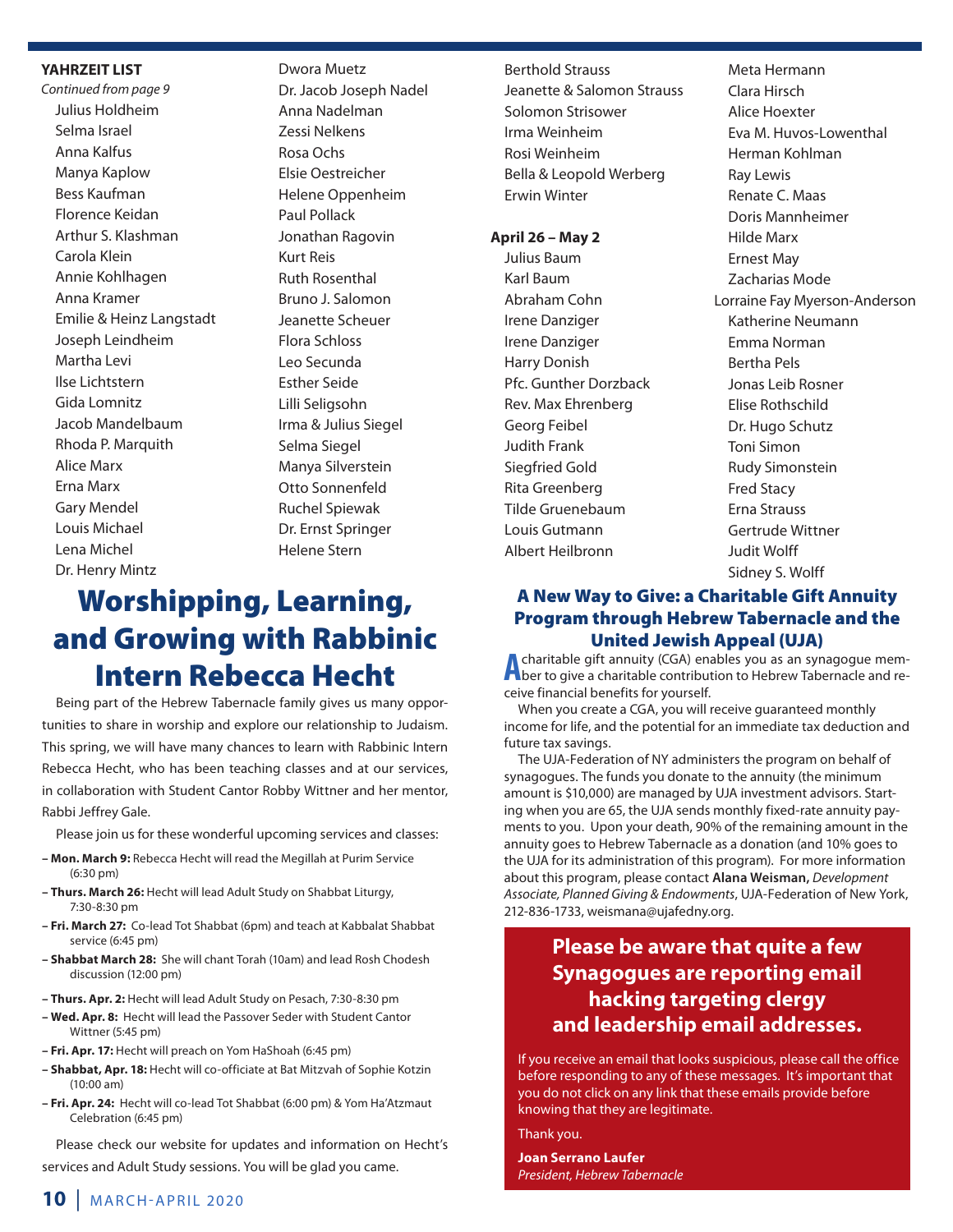# The Hebrew Tabernacle's Armin and Estelle Gold Wing Gallery March-April, 2020 Exhibit **KATHRYN RUBY-Pictures ON THE TOWN: PAST AND PRESENT**





**Sundaes in the Pub** with Pablo! Inspired by Pablo Picasso. 2017. Pen, ink, marker and collage on watercolor block paper. 10"x 14" framed.

**Artist's Statement:** 

I've lived in Washington Heights for over 28 years.

My artwork is a celebration of contemporary life, sending up some serious fun with art, artists and New York City.

The "On the Town" pictures are mainly inspired by the artworks of German artist George Grosz, as well as cartoons, graffiti, clip art, advertising, comics, caricature, journalism, the Internet and memory to portray the changes taking place in various neighborhoods throughout our city. In "Impressions of Impressionists", I update paintings by recognized **Impressionist and Post Impressionist masters such as Pablo** Picasso, Pierre-Auguste Renoir and **Edouard Manet.** 

Contact: kathryn.ruby@gmail.com, Instagram site: artforthemasses1



**Dusk on the Upper West** Side! Inspired by George Grosz. 2017, Pen, ink, and marker on watercolor block paper. 10"x14" framed



**SATURDAY** March 7th  $Noon - 1:30 PM$ (begin with Sabbath) Services at 10 AM)



**Hebrew Tabernacle's Armin and Estelle Gold Wing Gallery** 551 Ft. Washington Ave. @ 185 St. NY, NY 10033

> HebrewTabernacle.org 212-568-8304 Free admission Open Mon, Wed, Fri, 9:30 AM - 4:45 PM. Also open some evenings, weekends after services, and by appointment with the artist. Wheelchair accessible. **Volunteer Curator: Regina Gradess Exhibit closes April 29**